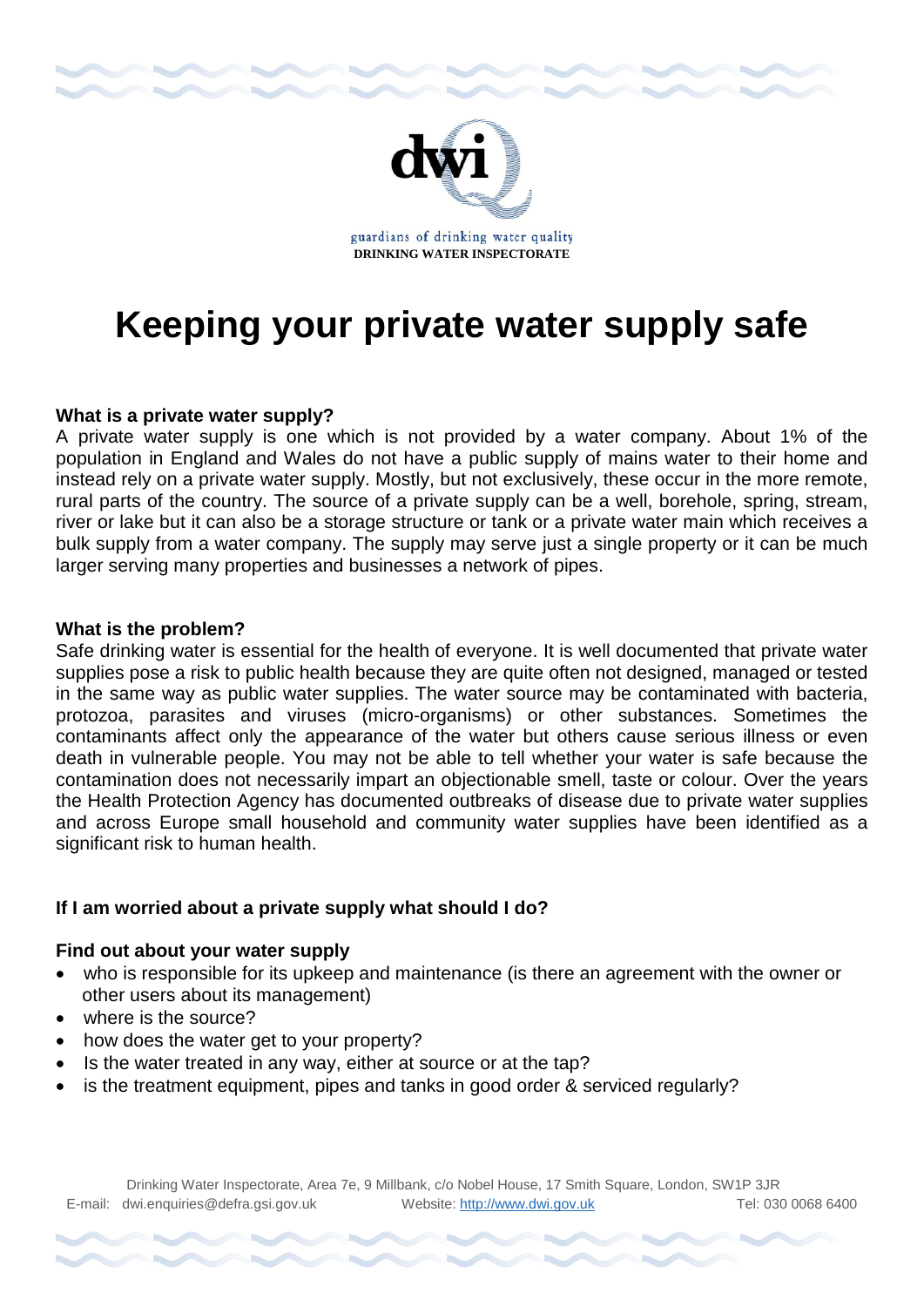#### **Keep your supply safe**

Make sure you inspect all parts of your supply, including the catchment area, regularly to check it is in good order, protected from animals and has not been interfered with or damaged. Any defects found should be put right as quickly as possible.

#### **Supplies from springs, wells or boreholes**

Check whether the water source is adequately protected to stop surface run off from land getting into your supply, particularly at times of heavy rain. Ensure that slurry is not spread on the land near or upstream of the source and that animals do not graze in the vicinity.

#### **Supplies from streams, rivers, lakes or ponds**

The collection arrangement should include a settlement pond to allow larger particles to settle out before the water flows into any tank or pipes which make up the supply arrangements.

The collection arrangement should also include either a sand or gravel filter after the settlement pond to remove organic material and small animals. These filters will improve the clarity of the water but will not remove harmful micro-organisms and chemicals.

Ensure that the water being collected is not contaminated by discharges from a septic tank or a waste water discharge upstream of the draw off point.

#### **Supplies from farmland where animals graze or manure is spread**

- Divert rain water run-off so it does not flow into your supply (for example, with a small ditch leading away from your supply)
- Check that the farmer is aware of the drinking water supply and the need to avoid contaminating it by farming activity.
- Fencing may be necessary to stop farm and other animals from gaining access to areas where they could contaminate the water source.

#### **If your supply has water collection chambers and/or storage tanks**

- These should have watertight and vermin-proof walls and lids
- Tops of chambers or tanks should be above ground level to prevent water from surrounding land flowing into them
- Any overflow pipes or vents in chambers and tanks should be screened to stop small animals and debris from entering them
- The collection chamber should not be close to any soak away or drain
- Find out what any pipes to your tap are made of and whether they are in good condition, consider removing any lead pipe or galvanised steel pipes and replacing them with blue plastic water pipe.
- Make sure that any fuel storage is cited well away from the water supply and situated in a bund to capture any spills which could contaminate the water supply by migration through the soil.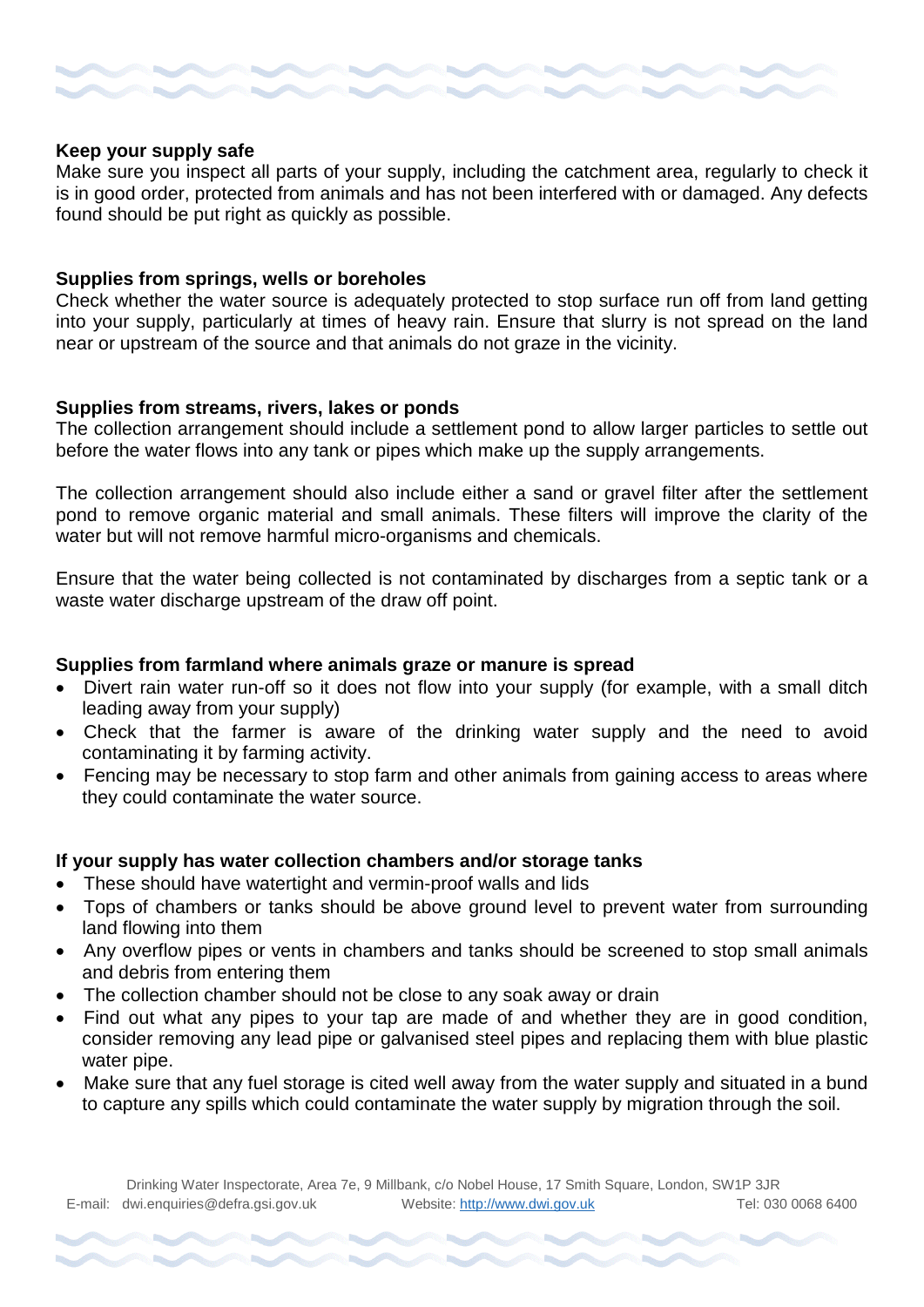

# **If you supply water to others or carry out a commercial activity**

If you supply water to other people in the course of a business, for example by bed and breakfast, renting out property or using water for a campsite, café or other food production, you have a duty in la\w to ensure that the water is safe and wholesome and tested in accordance with regulations. Until you are sure that your supply meets all these safety requirements you should seek advice and consider the need to

- Advise boiling all water for drinking and food production or
- Provide other users with bottled water

# **How do I get advice on my supply?**

Local councils are responsible for ensuring the safety of all private water supplies and they may have carried out checks in the past, although depending on how many people use the supply, this may have been some time ago. Generally only the larger private supplies are checked regularly. From January 2010, under new regulations, local councils will be carrying out risk assessments for all supplies in their area except those serving a single household with no commercial activity. To find out about this and to obtain advice you should contact the environmental services department for the local council. You can ask them for general advice and also ask them to carry out a risk assessment and testing, although you or the owners are responsible for the costs of this and any other work on the supply.

#### **Should I improve my supply?**

If your supply is contaminated or at risk of becoming contaminated, to safeguard your health and that of your family and visitors to your home you should make any necessary improvements which may involve installing treatment, replacing pipes or carrying out maintenance or other improvements. If the supply serves more than one household you are under a duty in law to carry out remedial action to secure that the water supply is safe and wholesome at all times. This duty applies to all relevant persons involved with the supply and the costs can be shared with other users by agreement. The local council can serve a notice requiring improvements to be made and it is an offence not to comply with such a notice.

#### **What else can I do?**

If you no longer want to use your private supply, you can ask your local water company about the feasibility of connecting to the public supply. If the supply serves others you can consider the possibility of putting in place a collective water management agreement and secure the services of a specialist to improve the supply arrangements. However it is always wise to involve the local council in your plans from the outset as they have access to a lot of helpful information and local service providers.

#### **How do I find out more about the regulations?**

If you cannot access the information you need, you can contact the Drinking Water Inspectorate about the regulations and we will put you in touch with the right person at your local council. From